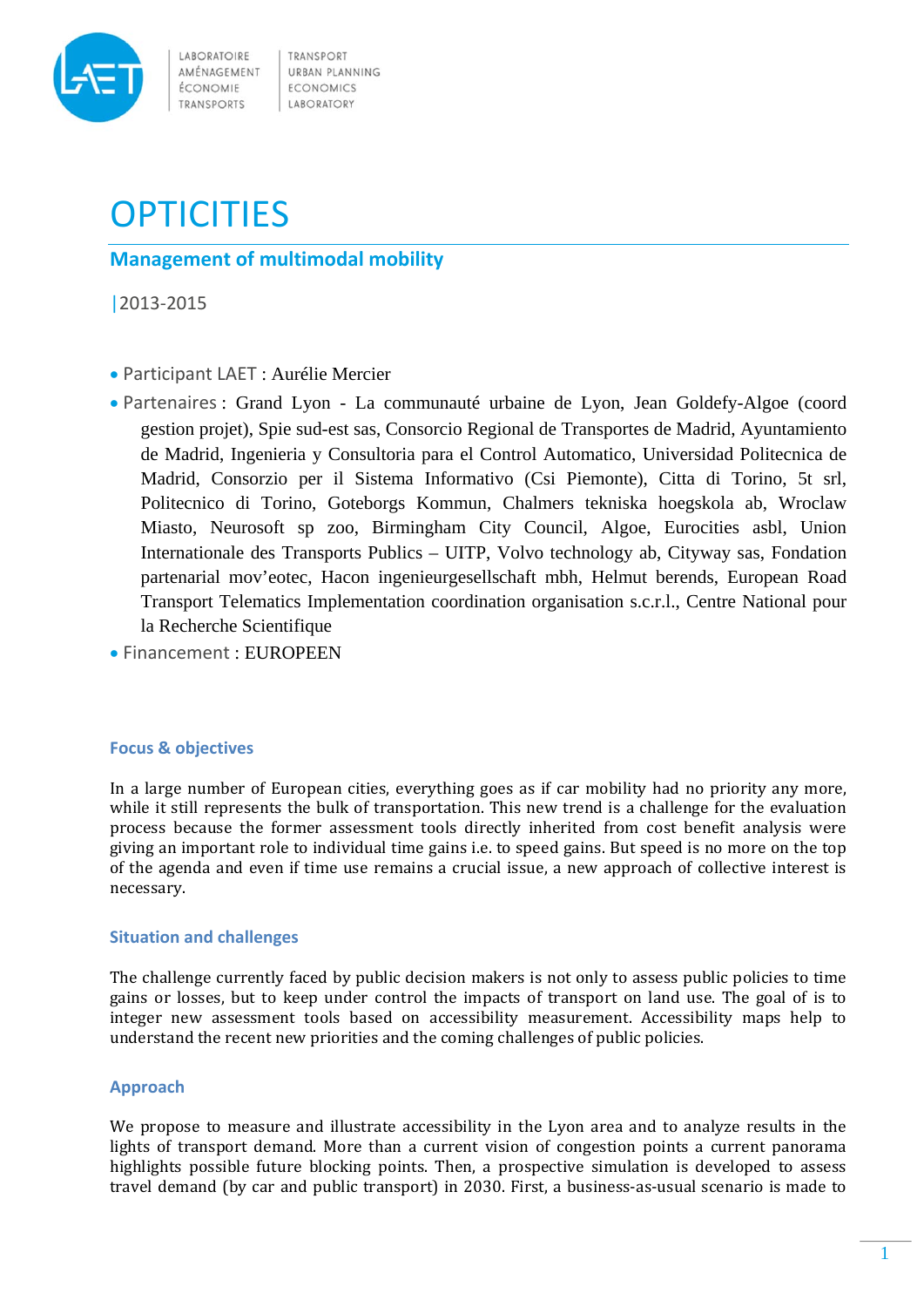integer changes in population and jobs levels and locations but also new transport infrastructures. Another scenario assumes new pricing policies.

Accessibility is a central concept in the context of evaluating transport projects for urban environments. This concept thereby goes beyond the framework of the transport system and its purely temporal dimension, associating it with a spatial dimension. Accessibility should, then, reflect the spatial organization and the quality of the transport system that provide individuals with the opportunity to participate in activities located in different parts of the region. Accessibility impacts of transport projects are assessed using the modelling platform for planning sustainable mobility MOSART. 

#### **Results**

Both the current situation and the BaU scenario for 2030 highlight relatively uncongested networks and accessibility is not impacted. In 2030 BaU scenario, accessibility increases even with a population and traffic raise, because of the number of jobs growth. Nevertheless when applying a price increase (doubling either car or public transport costs), network not impacted by the price variation is quickly congested. Cross-town expressways or bypasses are primarily impacted for the road network and central stations for public transport one. A price variation has a fairly limited impact on accessibility by car for car-users coming from central areas, where accessibility stay with a high level. Nevertheless for those coming from beyond the first ring, impact is felt with a travel time variation around 10 minutes, at least.



 *Accessibility by car with price variation scenarios in <sup>2030</sup> for Part‐Dieu center*

#### **Lessons learnt**

Outcome raises three key issues. The first one refers to the link between congestion and accessibility. Level of congestion affects accessibility increasing travel time or reducing the number opportunities available for a given travel time. Nevertheless travel time increase can be offset by an increase of opportunities. 

The second issue focuses on the link between accessibility and spatial development. The accessibility indicator helps to assess urban dynamics and to reveal the public objectives concerning urban spatial structure. One of the main challenges in that field is to bring appropriate instruments of accessibility measurement and modelling into practice.

Individual perception of accessibility is a key element to understand impact of a transport policy variation on travel behaviors. A travel costs sensitivity parameter can be drawn from accessibility indicators to highlight socio-economic disparities to access urban opportunities.